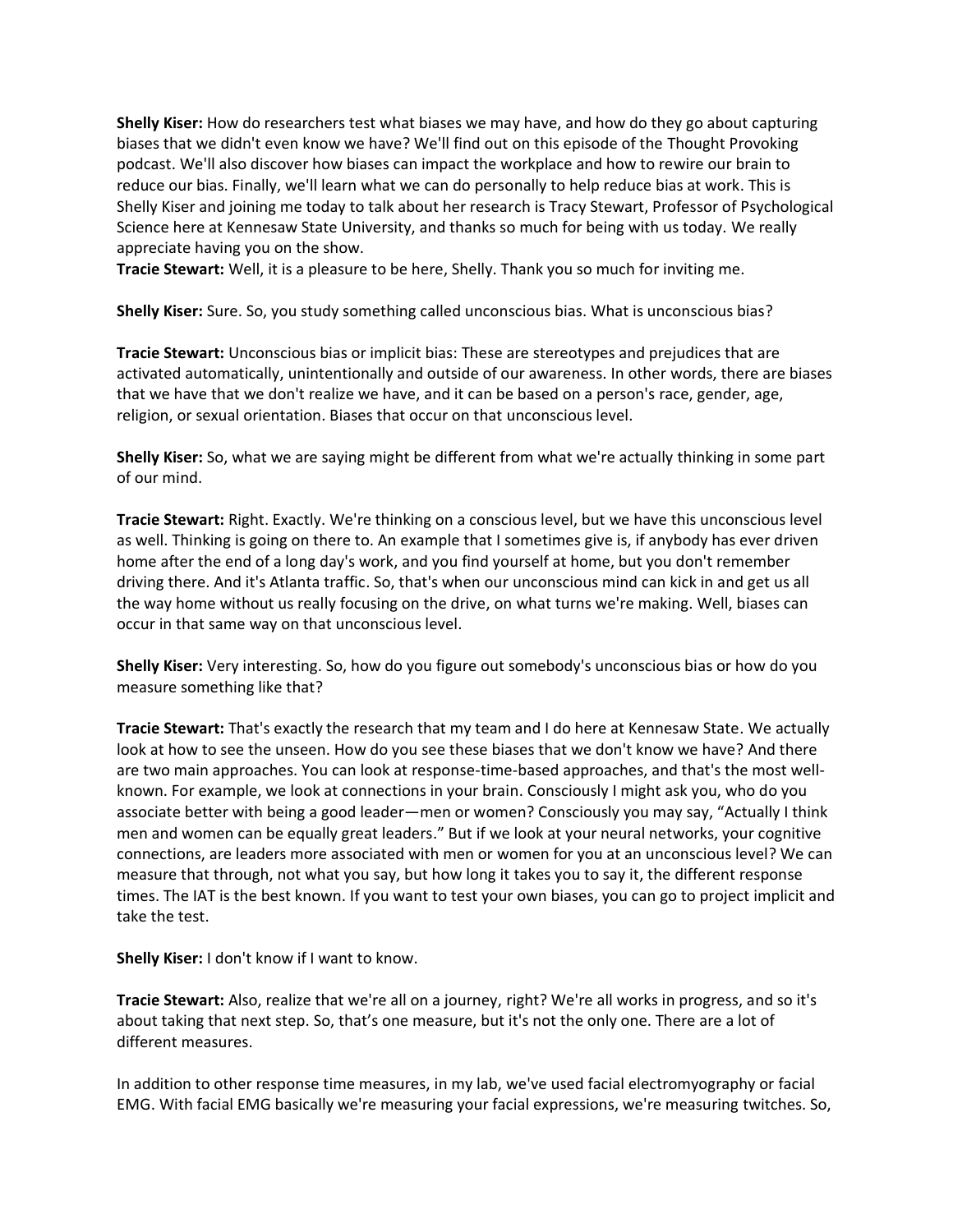those frowning muscles. If you're frowning, what's getting activated is your corrugator supercilia, your frowning muscles. You may consciously think that you're having a positive reaction, but your negative reaction is coming through in your facial muscles, even if you're able to tap your poker face. If it's the end of the day Thanksgiving and you're thinking, "It's been a great day, but I'm ready to go home." You're still smiling, but your corrugator is twitching. In the lab we can measure that muscle activation.

We do things like comparing the activation of your corrugator supercilii in response to seeing a same sex couple interacting versus a mixed sex couple interacting. Consciously you may say, "I have no anti-LGBTQ bias," but unconsciously that corrugator is twitching more for one group versus another. And we found your forehead muscles actually better predict, discrimination, then pen and paper questionnaire measures. That's another way we do it - physiological and response-time-based measures. So we can see it in a chart.

**Shelly Kiser:** Going back to what you were saying about we're all on a journey, do you think that everyone has at least a little bit of bias whether they want to think about that or not? Or are there people that are completely unbiased, like we all want to be?

**Tracie Stewart:** In the biz, the stereotyping and prejudice biz, in the research area we would we would call those folks TNPs. We want to be TNPS—truly non-prejudice and not biased on a conscious or unconscious level. But, I have to say, if we look across different dimensions of bias—race, gender, religion—I've never seen it. I've never seen the person who has no biases of any kind, on the unconscious level. People can vary in degree and biases can be changed. We can reduce our biases. But if you hear—which I've been hearing more on the news lately—about eradicating unconscious bias, we have not been able to meet that level yet. But you can absolutely reduce it. We're all on a journey. We all have a little.

**Shelly Kiser:** You mentioned that other people say you can get rid of your bias. I've heard the same thing. There are anti-bias training claims that "We're going to help you get rid of that." But that's not what your research shows? It's not possible to completely get rid of it?

**Tracie Stewart:** Right. Yes, it's not possible to get rid of it, but we can reduce it.

**Shelly Kiser:** Okay, great. The one question that comes to me is how do we learn these unconscious biases? Where do our biases come from?

**Tracie Stewart:** The media teaches it very well. It can teach it in terms of bias representations, even just through the absence of representation. Teaching us from a young age, this is what normal looks like in our society. We don't even realize we're learning these lessons. It can come from our families. It can come from culture. Really, there are a lot of forces that that come together to produce biases. Gordon Allport, a social psychologist, talked about how we categorize people, just as we do objects, in order to make sense of an overly-complicated world. Research has shown that the more we have in our minds—and we're all juggling so much these days—biases get stronger just because of limited cognitive capacity.

**Shelly Kiser:** It's almost like a brain shortcut for us. We've seen a bunch of men be managers on TV shows, and so our brain just automatically shortcuts to man equals manager.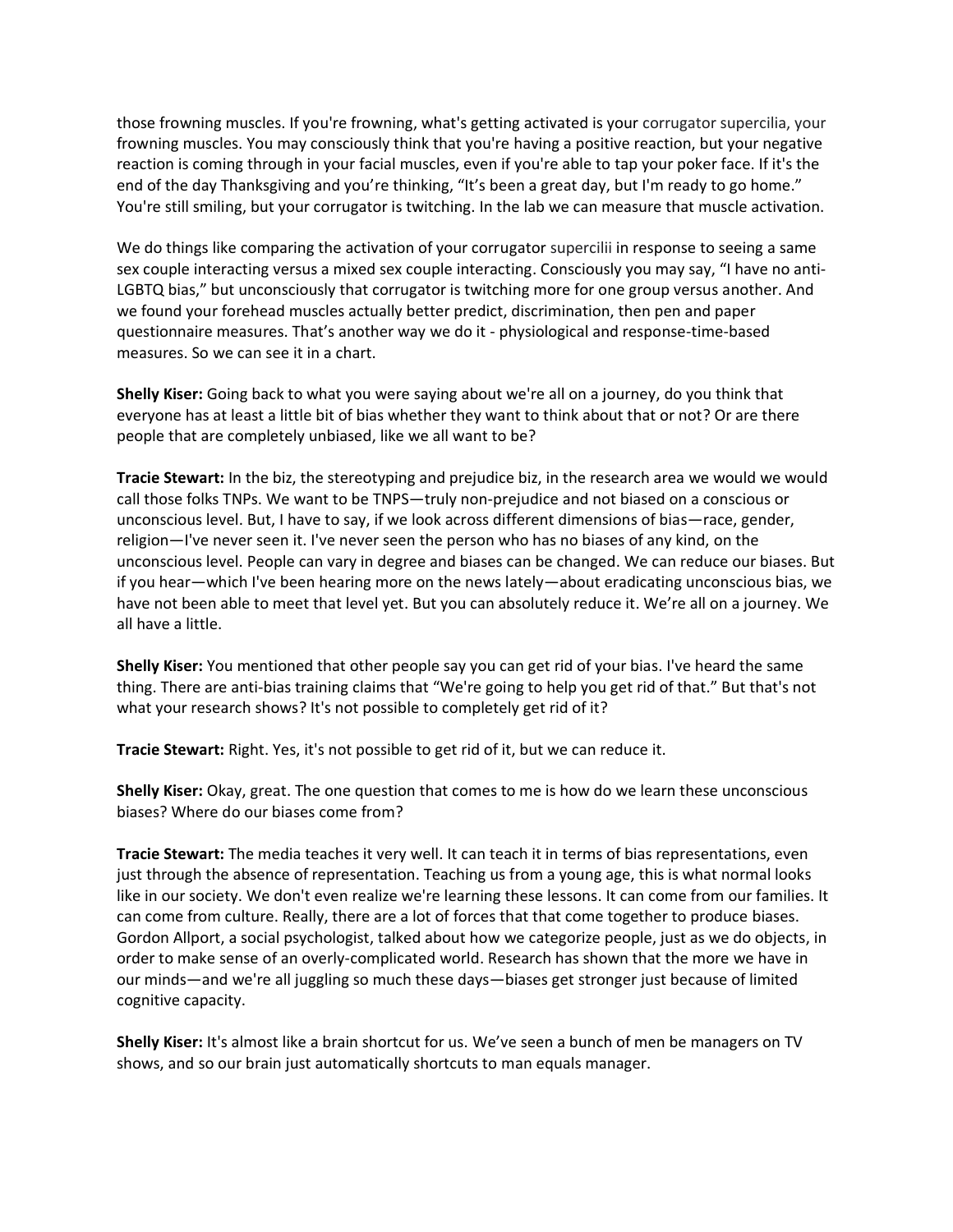**Tracie Stewart:** You got it. That's what we call heuristics, or cognitive shortcuts. I love your example. We may not realize it. There are some instances where maybe this is our supervisor, so we're paying a lot of attention to them. But, you know, everyday interactions, passing people on the street, we may not be directing that conscious energy toward really processing them for the person that they are. We go to those heuristics, those shortcuts.

**Shelly Kiser:** Interesting. Coming up, we'll discover how Dr. Stewart tests biases in hiring, and we'll see the ways that unconscious bias changes a hiring interview, and what it doesn't change. Stay tuned. This is Shelly Kiser, I'm the host of the Thought Provoking podcast and also communications manager for the College of Humanities and Social Sciences at Kennesaw State University in Kennesaw, Georgia, just outside Atlanta. Kennesaw State is the third largest university in the state, and a Carnegiedesignated R2 doctoral research institution, placing it among an elite group of only 6% of U.S. colleges and universities with either an R1 or R2 status. It's also one of the 50 largest public institutions in the country. The College of Humanities and Social Sciences is the largest college at KSU with over 400 faculty members, and over 7,000 students. It houses 11 departments and schools, with more than 80 programs of study. Our show features the amazing researchers in our college, and their amazing and thought provoking research.

One of your points of research was focusing on how people show bias in hiring interviews. So, how did you test something like that?

**Tracie Stewart:** We conducted a lot of interviews and watched interview dynamics. The effects of unconscious bias in the workplace actually start in interviews. We did studies where, for example, in one condition of a study, we had male interviewers interviewing female candidates. And we had done a test of the interviewers' implicit biases beforehand. They didn't know their test results, and but we had their test result. What we found is that the higher the male interviewer's level of implicit bias, the shorter the interview with a female candidate. Less eye contact was being made, and the person was sitting farther away from them. It wasn't that they gave less praise to the person. Actually the contrary, it was "Oh, yeah, interesting. Moving on," instead of, "Interesting. Tell me more about that, what do you mean by that?" Candidates were given less of an opportunity to elaborate on a subpar answer. They were just told, "Good job."

**Shelly Kiser:** Very interesting. I remember one part of this research in one of your research papers I read that I found really interesting was that women were better able to tell when the interview was going off track, or not doing so well, but they weren't as good at figuring out why that was happening or that there was a bias.

**Tracie Stewart:** Yes, you're exactly right yet again. This was actually one of the more distressing parts of this study for me. If anybody's ever had an interview that didn't go well, you may have had a sense that, "I really didn't do my best work there; it really didn't go as planned." We took just the interviewees part, we taped it, and we recorded it and we played that for another person and asked, How well did this person do? They would say, "This woman didn't, do very well." When you asked the woman herself, she would say, "Yeah I didn't do very well." But when asked why, she didn't say, "I think that interviewer was biased. I think that person had some gender bias." What they would say is, "I didn't prepare enough. I may have not been a good match. I was really having an off day." So really distressing is that women felt the bias, responded to it, but internalized it as their fault.

**Shelly Kiser:** That's sad. We're good at knowing that things aren't going right, but instead of being aware that this person has some bias, we took it on ourselves.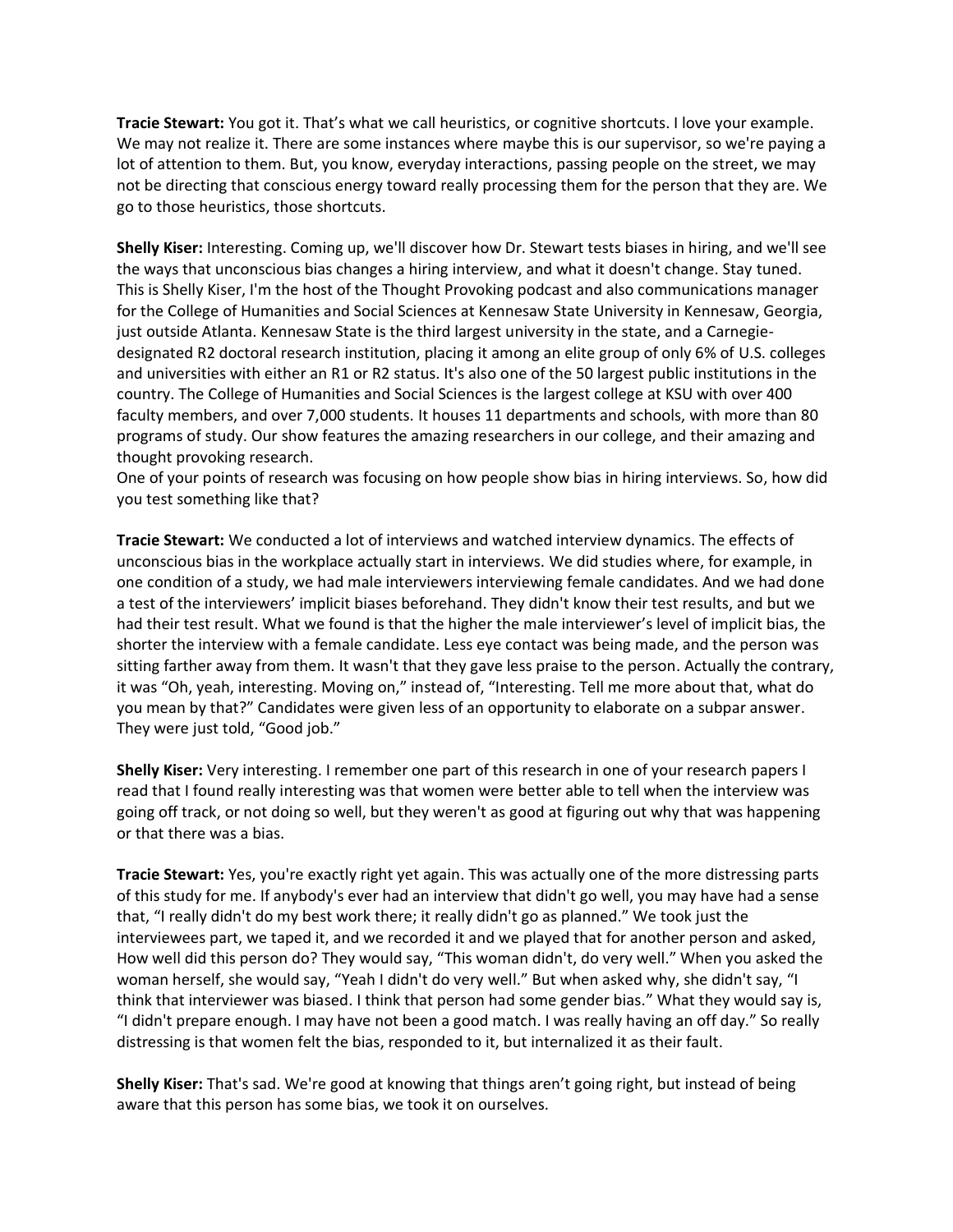**Tracie Stewart:** We did. We did.

**Shelly Kiser:** Is there anything that came out of that research on how that you can reduce that kind of thing in the interview? What did you find as far as that?

**Tracie Stewart:** In that particular study, we were just looking at documenting. But I do implicit bias training as well as implicit bias research. And, I'm happy to talk to you about that.

**Shelly Kiser:** Yes, definitely. One of the interesting things is if you're saying that all of us have bias, that's got big implications, doesn't it? Because we're all biased, but most of us like to think that we're not, don't we? So, are we going into all these situations at work with the bias and not realizing it and basically wrecking havoc in our organization?

**Tracie Stewart:** Maybe, yeah. There are the TNPs. These are people who are low in both both conscious and unconscious bias. And you also have the high/highs out there who are high in both—I have bias and I know I do. But you also have low/highs that we see in research—people who unconsciously have bias, but consciously don't realize they do. I'll ask you, Shelly: If you're in a work group and couldn't be totally surrounded by TNPS, truly non-prejudice folks, would you rather work with someone who has a high/high in terms of bias against your group -- they have bias against one of your group identities, consciously and unconsciously -- or a low/high -- someone who has unconscious bias but consciously doesn't realize they do. Who would you rather work with?

**Shelly Kiser:** Definitely the person that was blatantly biased. If I know, then I kind of know what I'm getting into. If this person's blatantly biased, I think I'd be like, "Well, I know he doesn't like me r she doesn't like me because…" as opposed to somebody that maybe smiles to my face and then was unconsciously prejudiced against me. That could lead to worse things. That's my answer. Is that correct?

**Tracie Stewart:** Well, you'll have a lot of folks who will agree with you. There are people who will say, "Yeah I'd rather have someone who's a high/high. I know what I'm dealing with. Let's just get the job done. I've got work arounds for situations like this." So, what do we find in research in terms of what actually affects productivity? We certainly know that more diverse teams – it's well established that leads to work that is more innovative and productive. There are all of these benefits to diverse teams. There's both a moral and a pragmatic case for a diverse organization. But what undermines the performance of a diverse team? It's the low/highs. So, what you're saying is consistent with the research. With high/highs, we've learned workarounds. We think, "Okay, I see what I'm dealing with here. Let's just get the job done." It does not affect productivity. But, that low/high that says, "What a great job," and then never lets you finish your sentence. Or, "Really good point," as they ask someone else to take on a responsibility. It just throws you off your game, that low/high.

**Shelly Kiser:** I can imagine. You'd be trying to figure out what's going on, and you wouldn't be able to figure it out because that person's not being honest about or aware of what is going on with themselves.

**Tracie Stewart:** Yeah, it throws you off your game. It's disorienting, and that's a level of distraction that can impede work products. I want to be clear here; I'm not saying, "Go all in. We should all be high/highs."

**Shelly Kiser:** We should try to be low/lows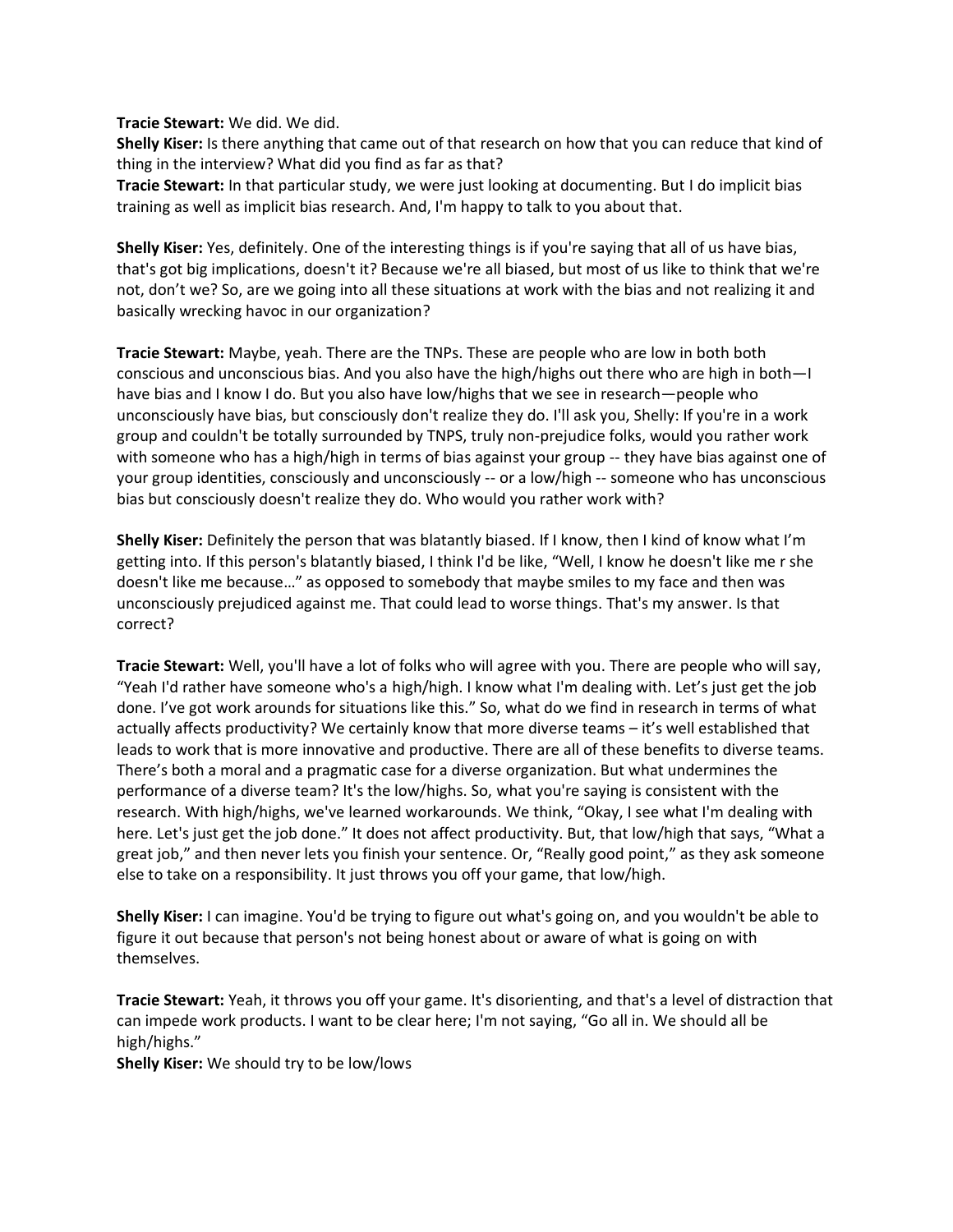**Tracie Stewart:** Yes, try being low/lows. But also make the acknowledgement, that is hard in our culture, that we all do carry some level of bias. That can allow us to be brave and actually say, "I'm going to take a look at this instead of trying to shove it under the table." You can do things like go to project implicit and take the test and know which dimensions you need to work on more. Maybe there are some levels of bias that you think, I'm doing okay here, but you know this is another level that I really need to focus on.

**Shelly Kiser:** Interesting. What type of workplace training is effective in reducing biases in the workplace? And what can we do personally to reduce bias at work? We'll find out in just a minute. Don't forget to join us next time when we'll be talking to a Adina Langer, curator of the Museum of History and Holocaust Education, and part-time instructor of history, and James Newberry, curator of outreach and special projects for Museums, Archives and Rare Books here at Kennesaw State University. They'll be discussing their research on the Holocaust and World War II. We'll hear how they're using oral histories to capture the stories of Georgia survivors of the Holocaust and their loved ones before it's too late. We'll also hear the words of Holocaust survivors themselves about why preserving these histories is so important.

I know you do a lot of training helping people with their biases, which is a good thing, obviously. You've just told us that it even leads to more productivity in the workplace, and there are obviously a lot of benefits. One of the things you do is called situational attribution training. So, what is situation attribution? I have a hard time saying that there. And how does that play into biases, especially when we're talking about the workplace?

**Tracie Stewart:** Situational attribution training. Unconscious biases are both ubiquitous and highly resistant to change because we've spent so much time being trained to think in a biased way. So situational attribution training is actually an intensive practice. We've developed an app that you can practice retraining your brain. Let's rewire your brain. And it's interesting there are parallels being done in the clinical psychology literature as well to address issues such as addiction. We're doing something very similar in social psychology, where we're trying to get people to think in a different way. So, for example, if a female colleague raises her voice in a meeting, versus a male colleague, the attribution for women that is often made is, "Oh they're emotional." Right? And that's not where we go if a male colleague raises their voice/ They're just assertive. So these attributions are the pillars that stereotypes rest on. That, hey, I'm just calling it the way I see it attitude, not realizing that we're making different judgments. So what we do with situational attribution training is train folks, through numerous trials, to consider the situation as a possible attribution for a situation to make that more automatic. Because it doesn't come naturally to us to consider the situation, especially if we're talking about another group and the action is consistent with stereotypes of that group. With my colleague Dr Lamont Powell, who has worked with me to develop and conduct some of these trainings, we realized that we're dealing with five P's here. Through SAT, it's through this extensive practice, considering situations as well as explanations through this practice. When we perceive a situation that otherwise we might have automatically jumped to a stereotypic attribution, and not realize it, we pause. Create that pause, so that we can process that situation more comprehensively and proceed mindfully. So, getting to make the choice, versus the choice being made for us by our implicit biases.

**Shelly Kiser:** Interesting. So, when we say practice, I assume that we're not going to walk into an antibias anti bias training, and in three hours in our training we're going to be healed completely of our biases. It's going to be something that takes people a while to get to.

**Tracie Stewart:** Absolutely, and it has to be repeated as well. Actually that reducing part is just one part of our anti bias model. Do you mind if I jump into that?

**Shelly Kiser:** I was going to ask you to tell me all about your bias reduction. So please, go right ahead.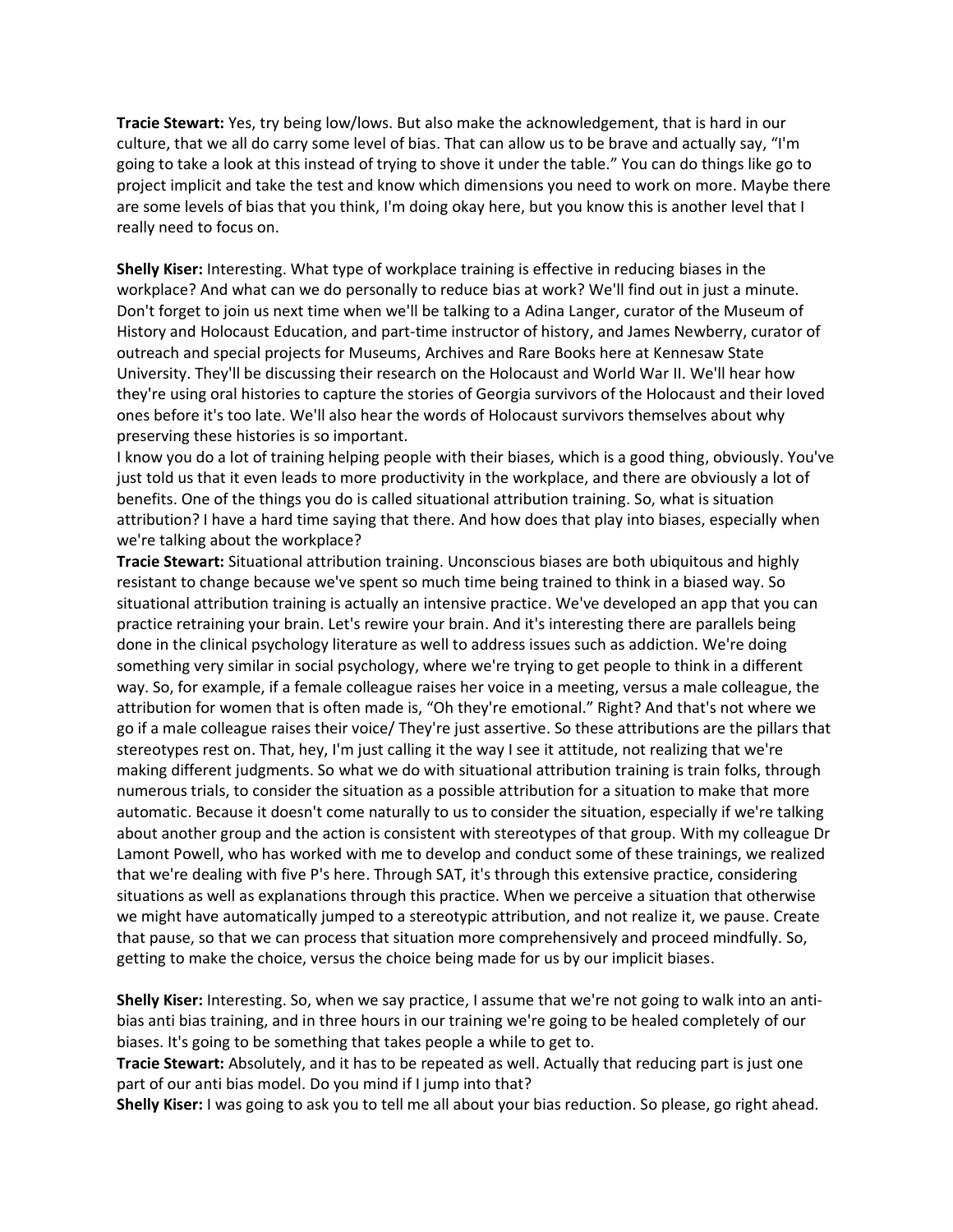**Tracie Stewart:** I've developed a model called the TRMM model to address implicit biases. TRMM stands for transform, reduce, manage and mitigate When we talk about addressing implicit bias, there's not just one way to address the negative effects and, and there are negative effects, as we talked about, in the workplace. But if we look on a general level, what research has found is that a level of implicit bias in a community can predict disparities -- racial disparities and infant mortality. It can predict where you're more likely to see shootings of unarmed African American men. So, it's important to address these biases, and there's not just one way to do it.

So, with the TRMM model, that starts with transforming – transforming our biases from unconsciousness to consciousness. Sort of catching it, and that's the brave part – being willing to acknowledge that I as a human being may have these biases, and I'm going to be mindful of that. This is realizing that it's not about good guys or bad guys. It's being willing to realize that biases are normal, but again not desirable and they are changeable. Seeing bias. That's your first step. That's really the foundation, the part that's reducing. That's where SAT can come in. It's an app to strengthen these different ways of processing situations.

A lot of research has shown that you can reduce implicit biases, but that reduction effect is gone by the time you get to your car from the research lab, unfortunately. But with SAT, situational attribution training, we find that these reduction effects, last at least a day. And then you can do 15-minute refreshers. We set it up so you can target gender bias, racial bias. We have different modules that we've set up for people to strengthen this rewiring. So that's the hard part, you're exactly right. That's the hardest one to stay with.

## **Shelly Kiser:** The work.

**Tracie Stewart:** Yeah. And then we have the M's: manage and mitigate. When we talk about managing implicit bias, we're talking about the scaffolding in organizations – policies and procedures that can unintentionally impact implicit bias-based inequality. For example, a colorblind approach to hiring, which may seem appealing. People often coming from a good place saying, "Oh I'm colorblind." But that doesn't work in terms of reducing inequality, for a lot of reasons. One, it's impossible, because we categorize people by race and gender within milliseconds. And second, what you're doing through this well-intentioned policy of colorblind hiring is communicated to future employees that you see diversity as a liability but you're going to overlook it because you want to be fair. So, before your employees even step foot on their first day of work, you've communicated that diversity is a liability. What you're going to obtain with that is culture maintenance, not culture growth.

**Shelly Kiser:** Oh, interesting. Well, that makes me scared that there's nothing we can do to improve those policies.

**Tracie Stewart:** There are things we can do to make them better.

**Shelly Kiser:** It's just that many we have now are not effective? Is that what you're saying?

**Tracie Stewart:** I believe there is lots of good implicit bias training advice out there, not just mine. Although, you know, I'm kind of partial to our evidence-based training. Through good implicit bias training. I've worked with federal agencies. I've worked with businesses. You start this manage category, the scaffolding. For example in hiring, maybe you tend to say, "I would like the two most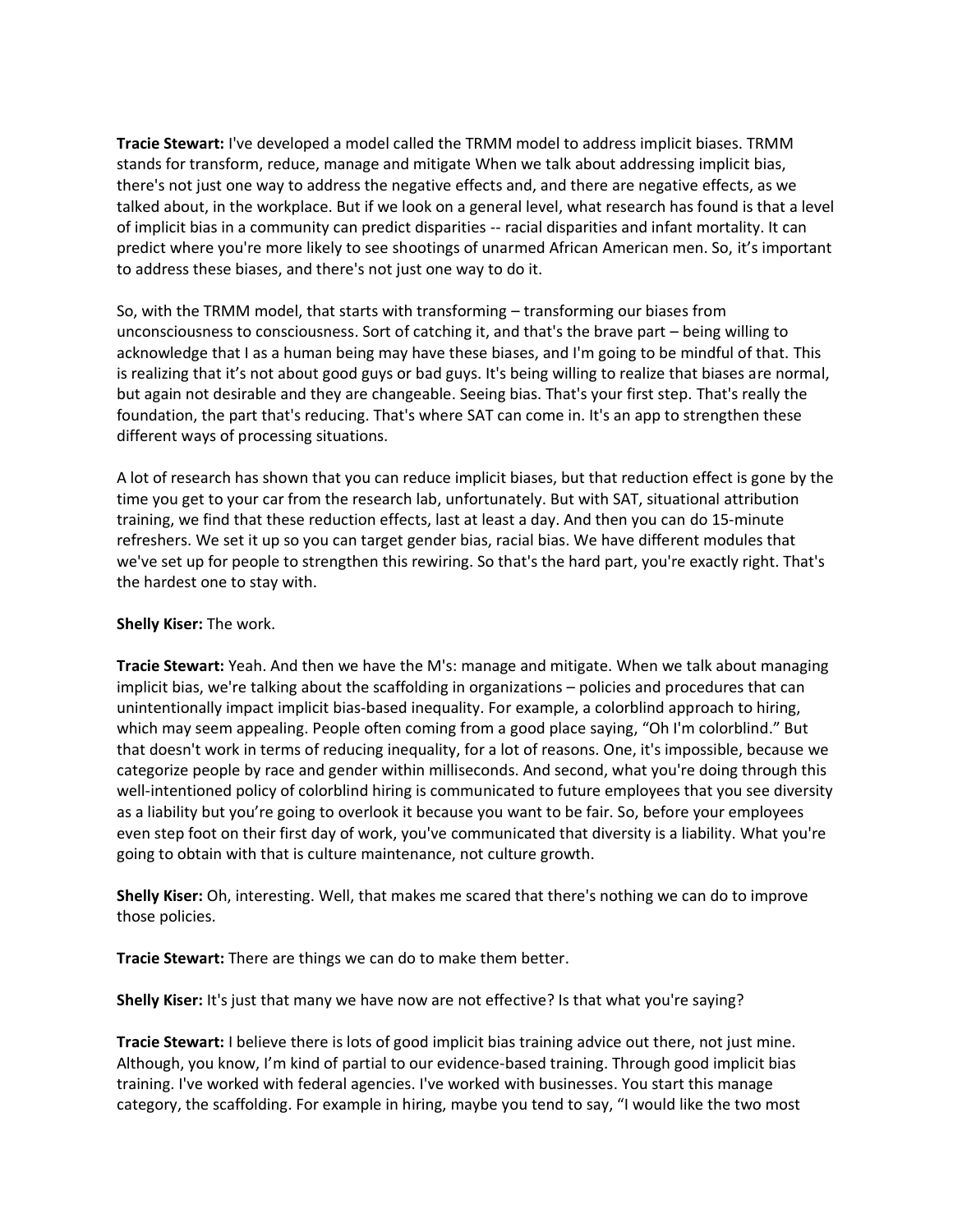senior people in my group to do all the interviewing," and they're always from one particular group. And people tend to favor people in their own group, and that's an unintentional way that bias can be replicated. But in training you can talk about that. As long as you're not trying to say, "I'm not racist. I'm not sexist." Because then you're not growing. What we want to do in implicit bias training is not go to panic mode, but also not keep the status quo. We want that growth zone. Let's start asking questions. Where could bias be happening? So, you can absolutely change your policies and procedures.

**Shelly Kiser:** It's so interesting because I read the book *White Fragility* recently.

## **Tracie Stewart:** Ah, yes.

**Shelly Kiser:** A very popular book right now and, you know, thinking what are my things that I have going on and what can I learn? She talked in that book about how it was so important to understand that you do have biases of some sort. We made it almost that people are evil if they have biases. And that closes down conversations. Do you think that's what you found?

**Tracie Stewart:** Yeah, absolutely. That's sending us to panic mode, right? I cannot be called racist. Versus I'm on a journey and what can I do? The discussion we're having now is, it's not enough to be not racist. Are you anti-racist? What are you doing to make the world more what we want to be? And, and that actually is a perfect tie into that last M – mitigate. So, what can you do. Everyday actions such as being an ally in meetings. Saying, "You know, I think Jessica just made that point 10 minutes ago." That way you can support your colleagues. You can ask them, "How can I support you? So allyship is one example. We talk about bystander anti-racism. Instead of seeing it is not your problem, that this is all of our journey toward the world that we want to be in.

So, transform, reduce, manage and mitigate. And if you can do all four, That's fantastic. But recognize at different times one approach may be a better fit for the situation.

**Shelly Kiser:** Okay, so there are things people can do, if they're in charge of Human Resources, absolutely to make the situation better to mitigate or manage or one of the M's. I can't remember, both.

**Tracie Stewart:** Manage and mitigate.

**Shelly Kiser:** Yes, right. Okay, good. So, if we want personally to make it better, you talked about being an ally. Is there anything else that we can do to help the situation?

**Tracie Stewart:** Yes. Here are three things. First, just choose the journey. Just be open to the idea that we all have room to learn and grow. But it doesn't have to be a scary journey, it can actually be a really rewarding one. And just recognizing our humanity, that we all have biases, but that there are things we can do to address them, can be really positive and powerful for ourselves and for our colleagues and communities.

And second, we talked before about situational attribution training. Here's another technique that's been found to be effective. It's called perspective taking. If you catch yourself making a negative judgment. For example, a colleague comes in late and you jump to, "You're irresponsible." You can ask yourself two questions: If I did that, if I were late, why might I do that? And what would I be feeling? Why might I do that? And what would I be feeling? And whatever your answers are, research has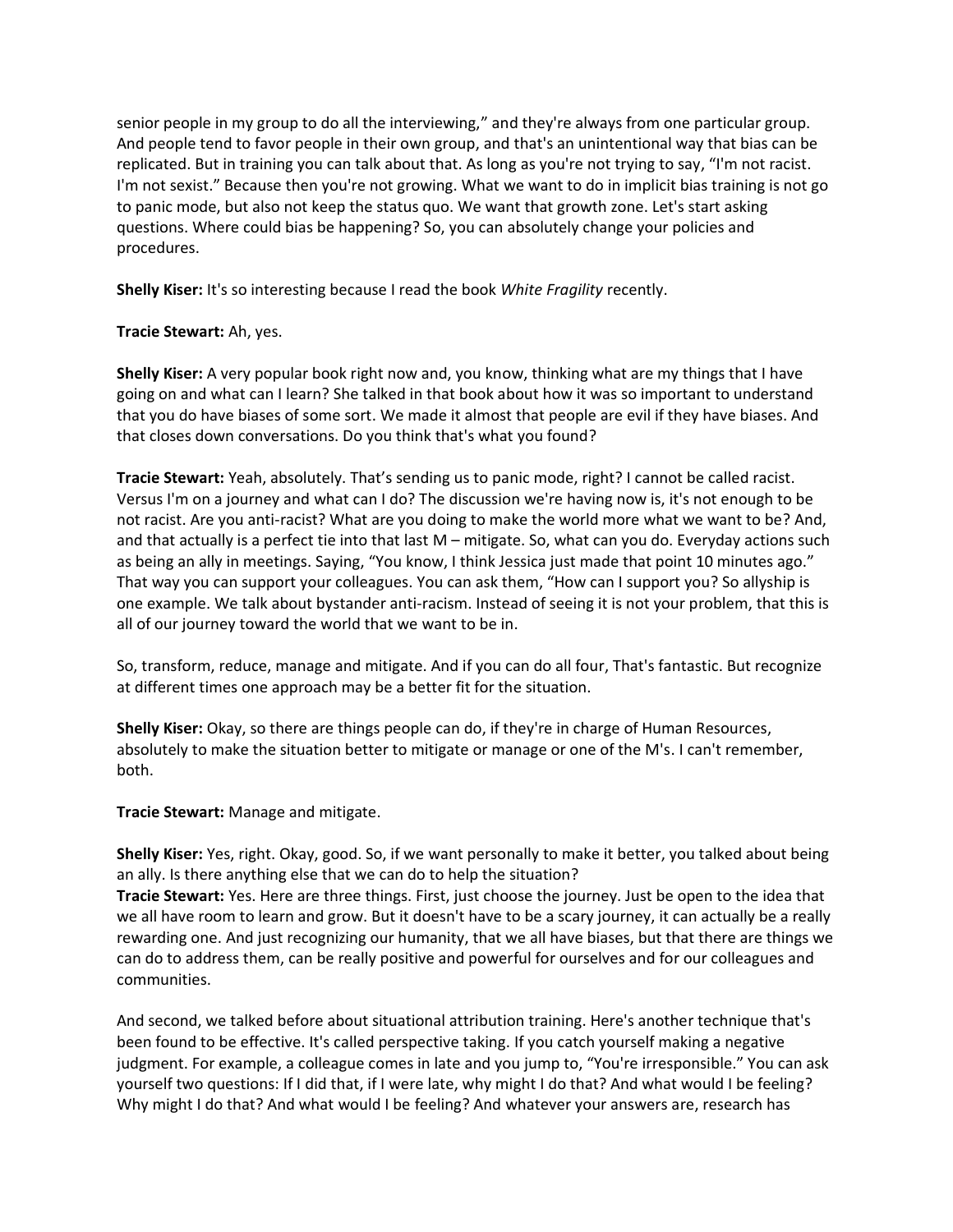found that just asking those questions increases empathy and reduces unconscious bias. That quick and easy technique, just asking those two questions, whatever the answer might be.

And third, just consider one next step to move your organization forward. There are lots of steps you can take. In my unconscious bias training, I work with organizations to help them create that best next step for their group. As one example, you can encourage your group to define your organization's three, and only three, core values. Then make sure that your committees have these values firmly in mind during hiring or promotion decisions. So why this rigid three and only three? Because bias can hide in general discussions of culture fit, especially if you're looking at your finalists - your top five candidates. You hear people talking about, "Are they really a good fit?" So, if you are very clear about the core ways people need to fit -- those three core values -- then you give bias fewer places to hide, and that can lead to you bringing in someone who not only matches your core culture, but who can also grow your culture. So those are just three things you can do.

**Shelly Kiser:** And be aware of your biases right so that you can stop yourself and use the five PS. Pause a second and think if this is something. Once you know your biases, I'm sure that gives you a lot of power.

**Tracie Stewart:** Yeah. And, and that is what you find. I love the way you said that, because I think a lot of times people think of implicit bias training as something really negative and scary. But a lot of participants talk about it being exhilarating. It's something that we may care about -- this issue -- but we're afraid to admit our own biases. We're afraid to admit our own questions. We are claiming our power by saying, "I declare that I'm on a journey, but I will keep moving on that journey." So, it's catching yourself engaging bias. It's great if you can take on. We do have an app where you can practice, reducing that bias, and you can look at your organizations. Often what I'll do with groups when I work with federal agencies or with businesses, is when it comes to managing, I'll say, "Here are some things that other businesses have done. What is the next thing that you see your business doing that would you move the needle forward? what's just the next step?" Because, although I would love to do the study that solves implicit bias, I haven't done it yet. But we can do the next step and keep moving on that journey.

**Shelly Kiser:** I really liked this sentence in your paper, or couple sentences. "Given the current societal norms that increasingly condemn stereotyping and prejudice, people are likely to deny having personal biases and control the extent to which they express these biases. Thus the improvement in selfreported gender stereotypes may not reflect an absolute change, but rather social desirability concerns because people are less willing to declare their negative thoughts about women and deliberately control their sexist responses. I thought that was really powerful that you know we're suppressing what we have. So we might not necessarily have come as far as we'd like to think we have on stereotyping and prejudice, but we've gotten better at hiding it? Do you think that's the truth?

**Tracie Stewart:** I do, yes. Racism, sexism, anti-LGBTQ bias have not gone away, they've gone underground, in some ways, sometimes, but not always. We do see explicit bias still today. But yeah, they're still there but people have learned it's not socially desirable to express this. And there's danger there, right? It's great that we don't have some of the violence that we saw in previous generations. Although, again, we're seeing that sometimes now. But there's danger in the bias going underground, and people being afraid to take that on as a journey.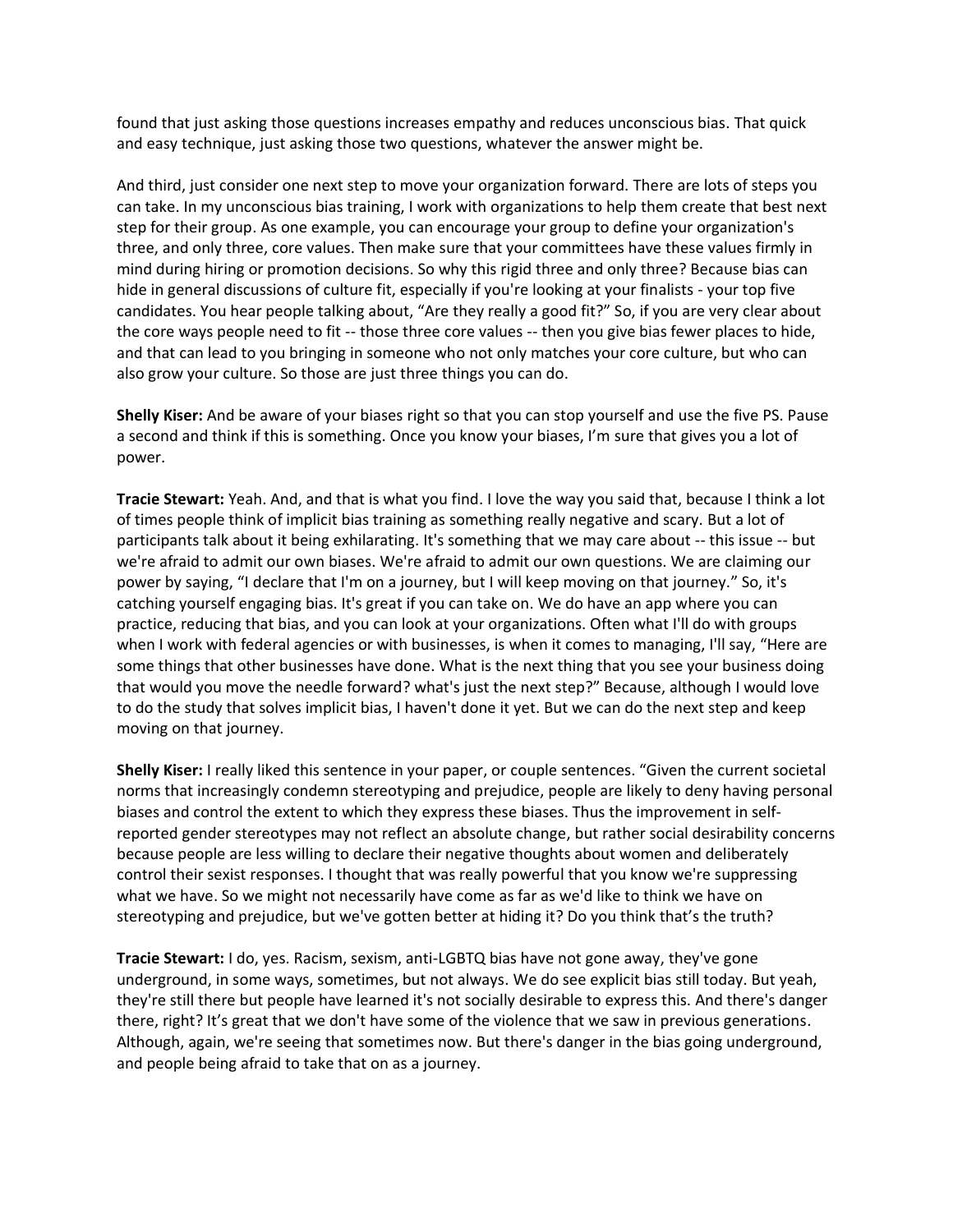**Shelly Kiser:** So I guess it's not healthy to say, "I hate this group of people," but it's also not healthy to think you don't hate them or to not be able to say, "Hey, I know I have a little bias this way, and I'm really working on it. Every day I try to find a way to confound it." That might be a little more powerful, if we could have those conversations.

**Tracie Stewart:** Yeah, we are all part of the solution. And everybody has a seat at the table. I teach courses at KSU like prejudice and privilege, where, as you can imagine, we have some pretty heavy conversations. And KSU students are amazing. I've had the most amazing conversations with our KSU students about these issues. But yeah, it is about saying, "I as, whatever your group is, whatever your social location, here's what I can do. Here's my piece. Because racism and sexism affect all of us. There are just reservoirs of creativity that could be in our workforce that we are not taking advantage of. There are workers who we allow to stumble and those we don't. So, being anti-racist anti-sexist benefits all of us. It's really important to realize that you, too, have a role.

**Shelly Kiser:** Some very powerful stuff. So any final thoughts on this topic?

**Tracie Stewart:** What I would want to leave people with is exactly what you're saying that we have to keep in mind that we're all works in progress, and I guess I would want to say that's me too.

**Shelly Kiser:** Me, too. **Tracie Stewart:** And so there's power in saying that, right?

**Shelly Kiser:** Yes.

**Tracie Stewart:** In my trainings I talk about my own sort of embarrassing incidents of engaging in bias but we didn't need to go into that here.

**Shelly Kiser:** No, I don't want to talk about mine either. I'm sure I've done some really stupid stuff in my life.

**Tracie Stewart:** But there are safe spaces where we can have these conversations. I just would want to say that I am not, as a researcher or implicit bias training facilitator, coming to folks from the mountaintop having overcome all biases. I'm on a journey, too. And I'd like to think I've made some progress, but I am still taking steps. My last note would be that we have to all hold in our hearts that the people who are on this journey -- people taking active steps such as coming to diversity trainings, taking multiple multicultural courses at KSU -- are having these conversations that are difficult or they are at the table, because they truly want to learn and grow. And at the same time, we have to each take responsibility to take those steps toward growth. KSU has many diversity courses. We have Prejudice and Privilege. We have different centers here that support us all on that journey. If you want to learn more about my research or about the diversity training work that we do, you can contact me at stewart@kennesaw.edu, or [tstewart@unconsciousbiastraining.com.](mailto:tstewart@unconsciousbiastraining.com) And check out our website, which is unconsciousbiastraining.com.

**Shelly Kiser:** Okay. So, we need to be brave and get on that journey to being less biased. This has been a very fascinating discussion, and I thank you so much for coming on our podcast today.

**Tracie Stewart:** It was great to talk with you. Thank you so much.